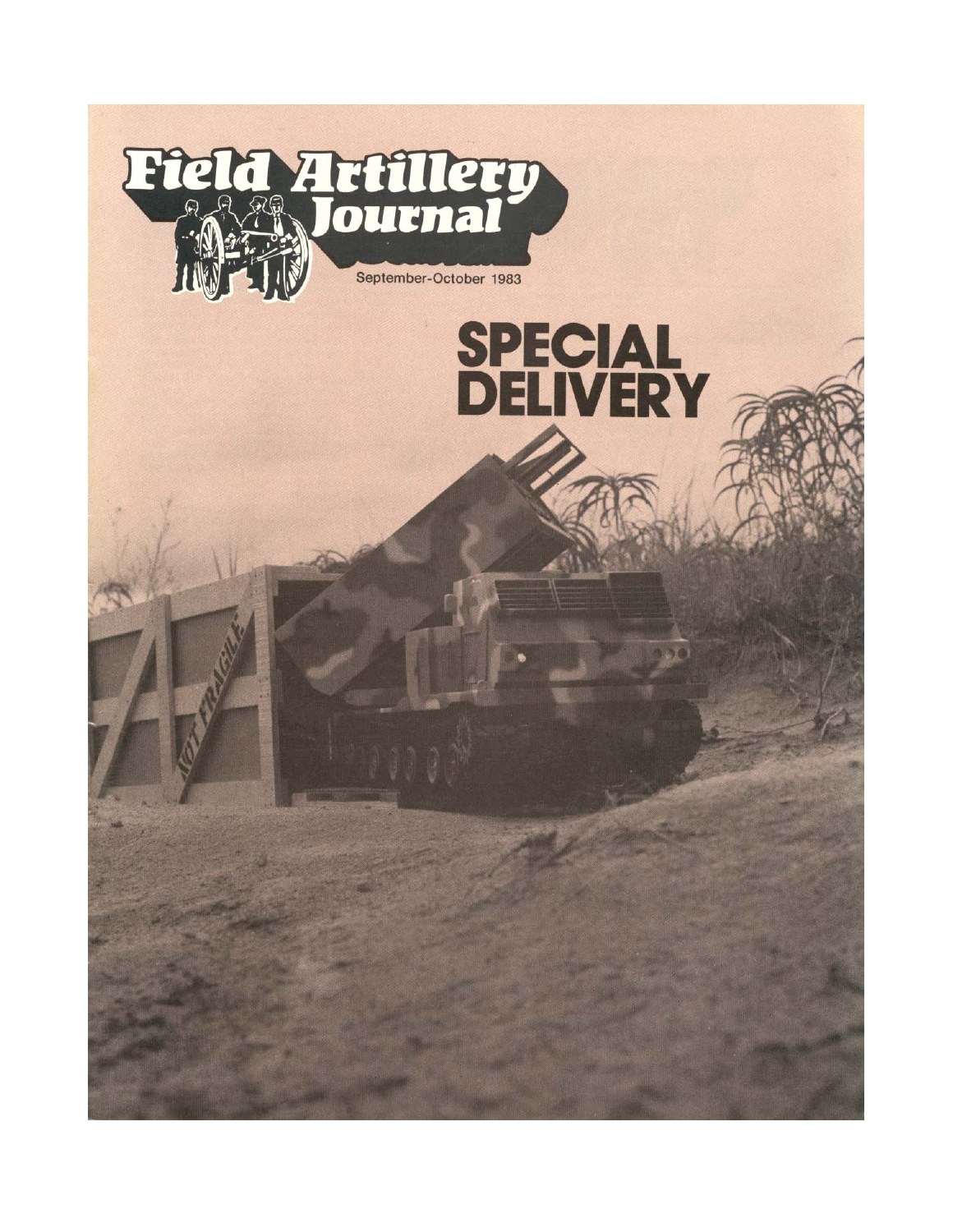# **Incoming**

# **LETTERS TO THE EDITOR**

### **Speak Out**

The *Journal* welcomes and encourages letters from our readers. Of particular interest are opinions, ideas, and innovations pertinent to the betterment of the Field Artillery and the total force. Also welcomed are thoughts on how to improve the magazine.—*Ed.*

## **Flexibility for survivability**

The author of "Your Right to Survive" *(FA Journal,* May-June 1983) has not approached this subject in a completely scientific manner. He has analyzed but one method of survival; and, as such, the article demonstrates a biased and too simplistic approach to this important subject.

Let me say at the outset that I agree in essence with the major thrust of the content, especially the author's statement that "unless we get survivability-oriented tactics we will be a non-factor after the first day of the next war." The major fault I find in the article is that it pays little or no attention to the maneuver needs. There will be times when the techniques recommended by the author are not applicable because we need all of our guns in action for extended periods of time to support the scheme of maneuver. Also, the scheme of maneuver may dictate the ground dumping of ammunition for support of operations; and the author's recommended method of operation does not address that problem.

I also have reservations about the author's statement that "we require six hours of accumulated sleep." This is true only for short periods of time. Anyone who has participated in operations for extended periods of time will know that there is a severe degradation of efficiency if men cannot receive rest periods of adequate length and frequency — in my estimation, at least one *unbroken* block of six hours in any 24-hour period.

In regard to the ARTEP, the quantity of ammunition handled by the battalion was totally unrealistic. With each 8-inch projectile weighing at least 200 pounds, a major proportion of available manhours would be used handling ammunition. Ammo rates of fire for an 8-inch battalion are available in a number of studies:

|                | <b>FM101-10-1</b> | DIV '86 | <b>FSMAA</b> | <b>CSSMAA</b> |
|----------------|-------------------|---------|--------------|---------------|
| Light combat   | 62                | 115     | 135          | 81            |
| Intense combat | 177               | 395     | 340          | 366           |
| Midpoint       | 20                | 255     | 238          | 224           |

These figures all represent rounds per tube per day. Could it be that the author would have drawn different conclusions on the manpower fatigue level if these quantities had been handled?

In essence, the author is correct to take an aggressive stance on survivability. Lip service is being paid to it in the field. This is, however, a function of command responsibility, not of doctrine. Doctrine developed by the Field Artillery School gives commanders options in survivability techniques ranging from fully dug-in positions to movement. To force any particular commander to adopt one of these techniques would take away his flexibility and severely restrict his ability to command.

The author should be protectionist of the system that allowed him to develop and work a method which suited his unit's needs.

> P.I. Rose MAJ, Royal Artillery Fort Sill, OK

## **The Combat Artillery Badge**

In late 1943 the Combat Infantry Badge (CIB) was introduced, and the Combat Medic Badge made its appearance shortly thereafter. Ever since, there have been strong feelings among many members of the other combat arms for an equivalent award. There have likewise been strong feelings among many infantrymen to retain the uniqueness of their award. Discussion on the subject has continued over the years, but it probably reached its climax during the Korean War.

In 1950 and 1951 a war of words over a proposed Combat Artillery Badge (CAB) took place in the pages of the *Combat Forces Journal.* The first round in this written battle was fired by First Lieutenant Earl J. Lockhead, 52d Field Artillery, when, in December 1950, he sent the following letter to the editor:

*Since the Combat Forces Journal is a combination of the*

*Infantry and Field Artillery Journals, I would like to use it to present the case of the combination soldier, the forward observer. We live, fight, and some die with the infantry. We are proud of having served with the infantry and would like the Combat Infantryman Badge to show our association with the infantry.*

*The only requirement that need be changed is the one stating that only infantry are eligible. We spend more time with the infantry than with our battery. We make river crossings with radios on our backs. We come under small arms fire for the combat part. We march for the infantry part. Now all that is lacking is the badge part.*

*I would like this badge for my driver who was killed by enemy artillery fire while with the infantry.*

It is clear that a forward observer who has served with an infantry unit in combat might feel he deserved a CIB just as much as any infantryman. Many infantry commanders have agreed; and, hoping to slip the paperwork through in a group of other recommendations, some have even attempted to submit their forward observer for a CIB. Other infantrymen have strongly objected to the idea of giving forward observers a CIB, feeling that it diluted the meaning of the award.

A few months after Lieutenant Lockhead's letter, the *Combat Forces Journal* ran a letter from Captain John D.H. McDonough, 38th FA, which contained the first actual proposal for a Combat Artillery Badge. Captain McDonough suggested that the establishment of a separate CAB would protect the integrity of the CIB while giving just recognition to deserving artillerymen. Captain McDonough had specific requirements in mind:

*Forward observers and members of forward observer sections, artillery liaison officers, and members of liaison sections*

**2** *Field Artillery Journal*